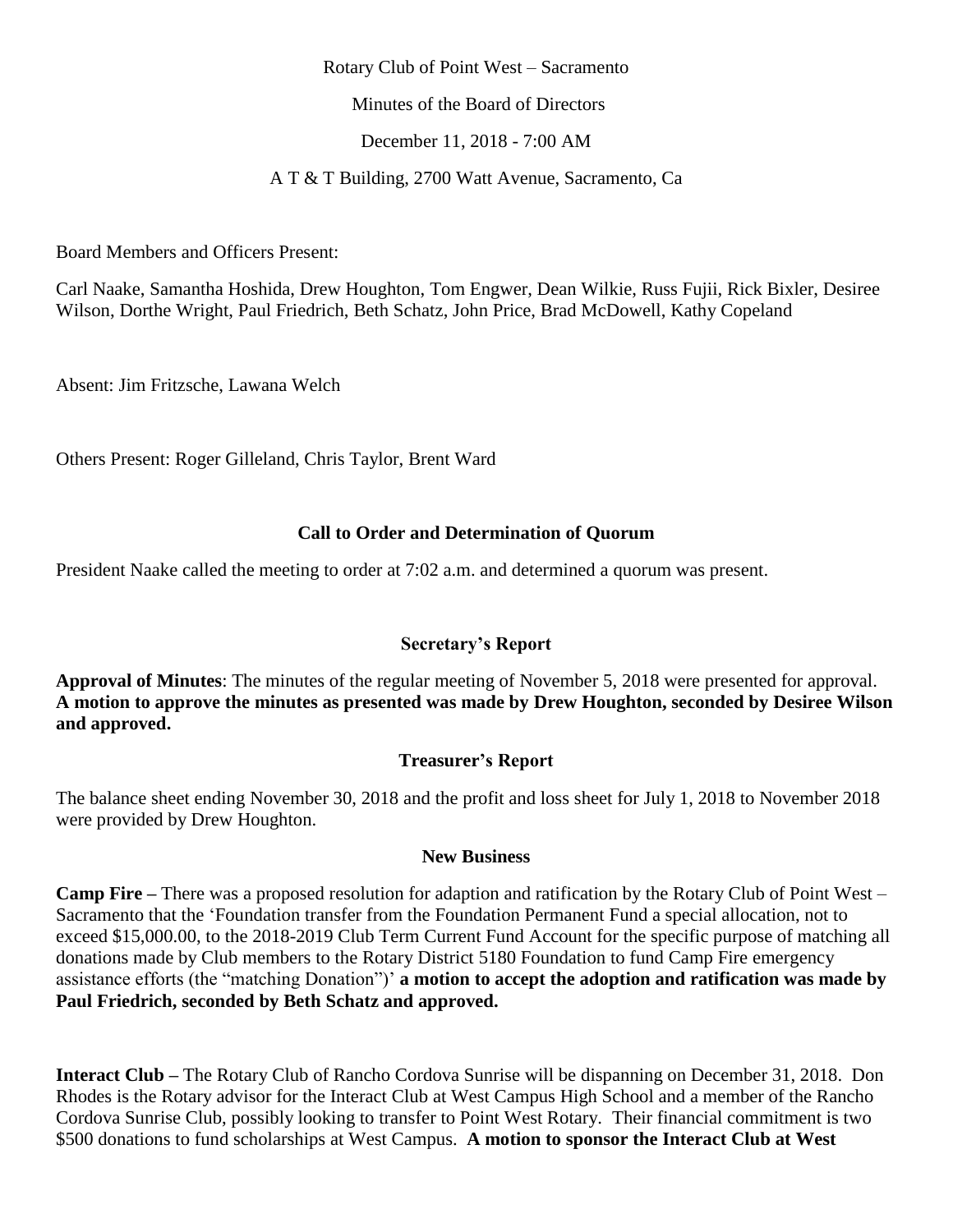**Campus High School, contingent on Don Rhodes joining Point West was made by Rick Bixler, seconded by Beth Schatz and approved.** 

**Lunar Lunacy** – **A motion to table the event in 2019 and form a committee for 2020 was made by Drew Houghton, seconded by John Price and approved.** Roger Gilleland and Rich Price will co-chair the event and Tom Engwer will be the treasurer. The deadline decision will be made at the April 2019 board meeting.

**Brewfest 2019** – Tim Davidson presented the proposed budget for the 25<sup>th</sup> annual Brewfest. The updated changes include two charity partners, WEAVE at 10% profit (front gate help day of event) and Runnin for Rhett at 20% for their assistance in leveraging some of their contacts for breweries and help at the event. John Price will be the co-chair and Jesse Nix will be the treasurer for 2019. Jesse Nix has committed to be the co-chair for 2020. **A motion to approve the budget and WEAVE as the charity partner and Runnin' for Rhett as the co-charity partner was made by Rick Bixler, seconded by Tom Engwer and approved**, subject to proper vetting by the GRC.

## **Grant Review Committee**

The GRC has currently funded \$35,956 in grants. They are working on a final version of the conflict of interest policy with the Foundation.

#### **President's Report**

President Naake reported there will be a calendar change in April. We will have a meeting on April 19, 2019 and DARK on April 26, 2019. We will pass on Rebuilding together in 2019. There will be a District poker tournament fundraiser on April 27, 2019 to raise funds for the Rise Against Hunger project at the District Conference in May. For the poker tournament they are looking for 3 table sponsors at \$250 each and one raffle item. **A motion for Brad McDowell to find table sponsors and a raffle item was made by Kathy Copeland, seconded by Beth Schatz and approved.**

#### **Board Reports**

#### **John Price – Club Service 1**

Brewfest will be co-chaired by John Price in 2019. Scheduling speakers is going well.

#### **Tom Engwer – Club Service 2**

Membership is good.

#### **Dorthe Wright – Club Service 3**

The fun committee is planning a New Year's Eve party - info to follow.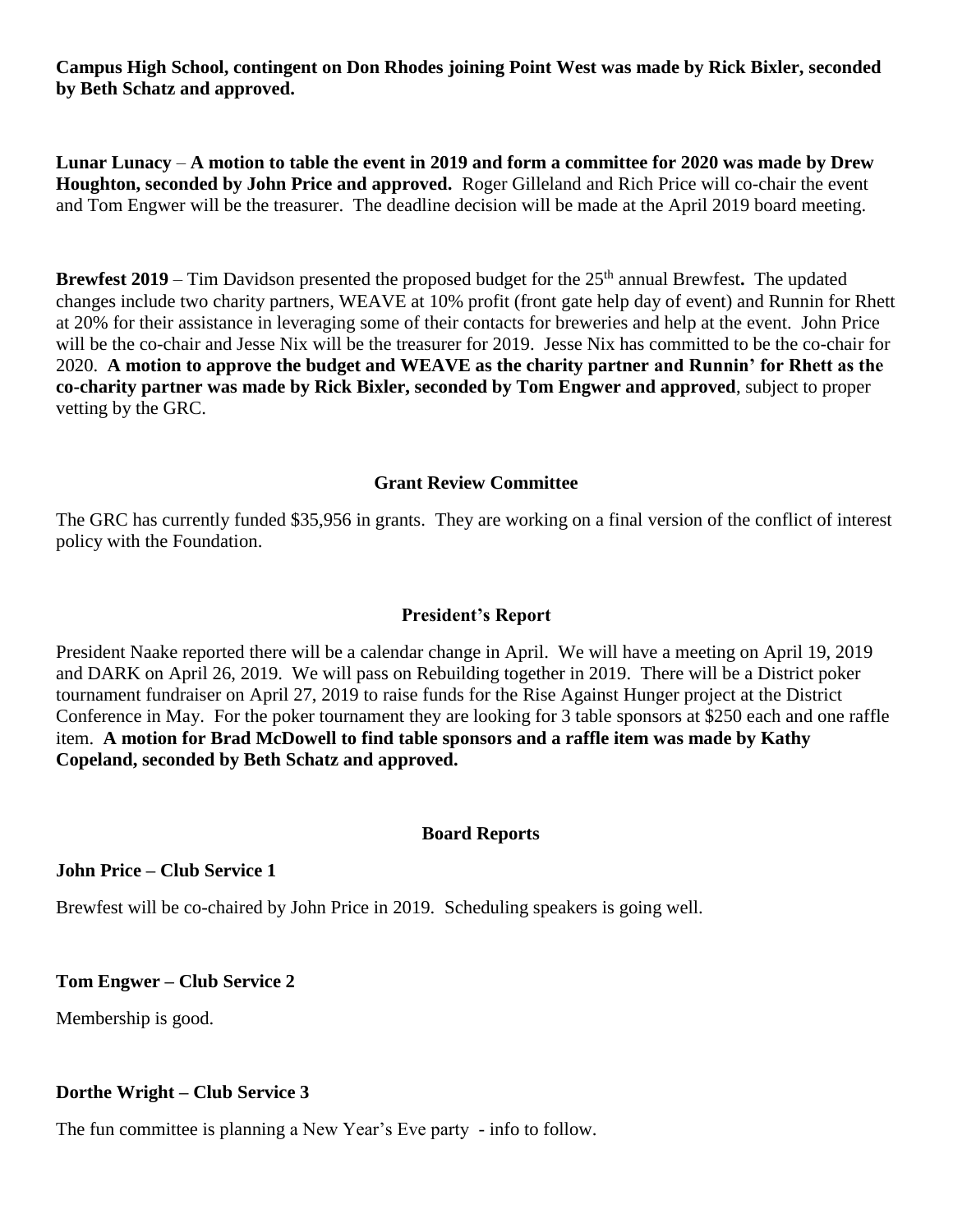## **Beth Schatz – Vocational Service**

Please remember to send information on events, write up and needs to Trish to be published in the newsletter! Tour of Business' TBD – Anne Baron is working on re-scheduling the Sherriff command center due to low sign ups. Rotarian at Work day will be May 17, 2019. More info to follow.

## **Brad McDowell – Community Service 1**

Brian Moore is working on a tree planting date for the spring.

## **Dean Wilkie – Community Service 2**

Jim Hare will chair the Salvation Army bell ringing and chicken chucking. Chicken chucking will be Thursday, December 20, 2018 from 8am-12pm at Cal Expo. Bell ringing will be Friday, December 21, 2018 at Macy's Arden Fair Mall.

## **Paul Friedrich – International Service**

Putting for Polio was a success and the District International Grants Seminar on November 10, 2018 that Tim Davidson presented at was good. The grants in South Africa have been approved by Rotary International.

## **Russ Fujii – Youth Services**

Tutoring at Greer Elementary School will start in January after winter break. Tom Cicchini, Kristi Kendall and Mike Garcia are working on the speech contest. Partners in Leadership went well. The scholarship committee is Brent Ward and Rich Fathy. We will distribute dictionaries to Greer/Thomas Edison Elementary Schools. Still working on a date for the family feast at Encina High.

## **Lawana Welch – Satellite Chair**

No report.

# **Samantha Hoshida – Club Information Officer**

No report.

## **Kathy Copeland – President Elect**

Holiday Club Party will be Friday, December 21, 2018. Remember to bring checks for 50 bikes for 50 kids, PWR Foundation and Rotary International. Bike building will be on Monday, January 21, 2019.